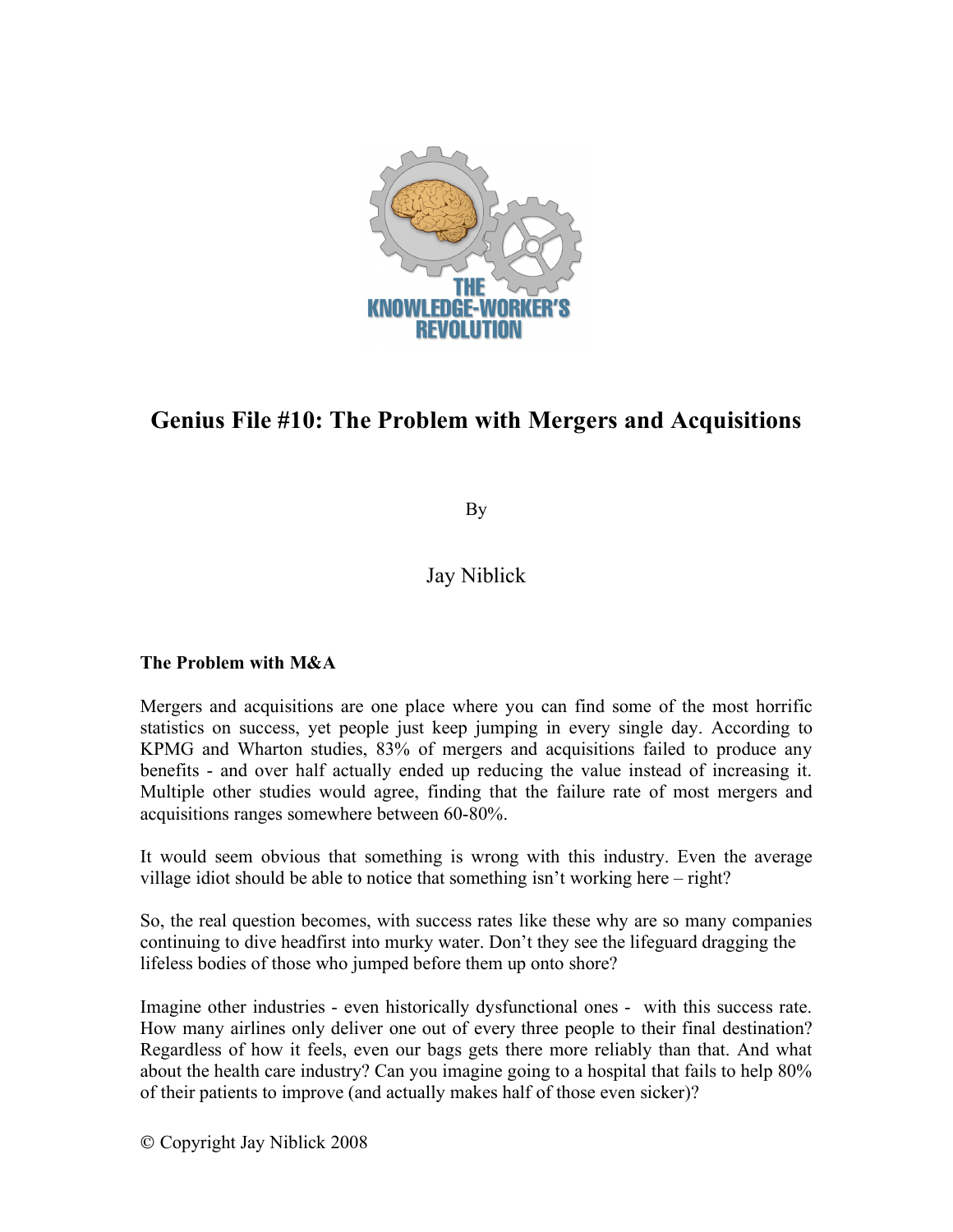Why then are so many smart people acting so apparently dumb? There seems to be no shortage of new dummies lining up to join the fray either. Even with statistics like these there was still approximately \$2.98 Trillion USD spent on M&As in 2008.

#### **The Cause**

Granted there are lots of inherently risky aspects to mergers or acquisitions, and there are certainly lots of things that complicate the process. One of the biggest problems faced by those managing the merger and acquisition process, though, is that they haven't kept up with reality. And the reality they haven't kept up with is that they don't live in an industrial era anymore.

The world of business has changed from an industrial to an intellectual basis, and while those managing M&A's are still busy studying all the old parameters, they are missing all the new important ones.

In the industrial era the primary assets responsible for creating wealth in the organization were tangible (e.g., raw materials, machinery, capital, etc.). In the new intellectual era intangible assets are a new primary driver of wealth (e.g., knowledge, individuals, good will, brand, etc.). Unfortunately, intangibles are not what most M&A managers are looking at as they consider these deals. While they create extremely detailed analyses of the hard fact, they miss the soft fact that really drive the deal.

When they miss this fact:

- Key managers and scarce talent leave unexpectedly
- Valuable operating synergies evaporate because of cultural differences
- Cuts in pay or benefits programs create ill will which reduces productivity
- Management doesn't communicate its business rationale or its goals for the new company, and employees flounder in the ensuing confusion

It's not that the concept of M&A doesn't make sense. Overall, many of these deals make good business sense, its just that they are often (too often) simply poorly done because they fail to understand the true core driver of success in such situations…the people.

Often times senior management fails to give due consideration to just how little control they actually have over the success of the M&A. In the face of such shocking data, perhaps we need to remember that the finances, the shareholders or market share won't implement the deal. Even senior management isn't going to make the deal work. In the end, all of these things either "promote" or "allow" the deal to happen, but they don't actually make it.

Now is a good time for a sports metaphor (when isn't though). The owner and coaches on a team might promote the concept of winning, and put in place things that allow the players to achieve that goal, but in the end they are still just standing on the sidelines. It is the players who must go out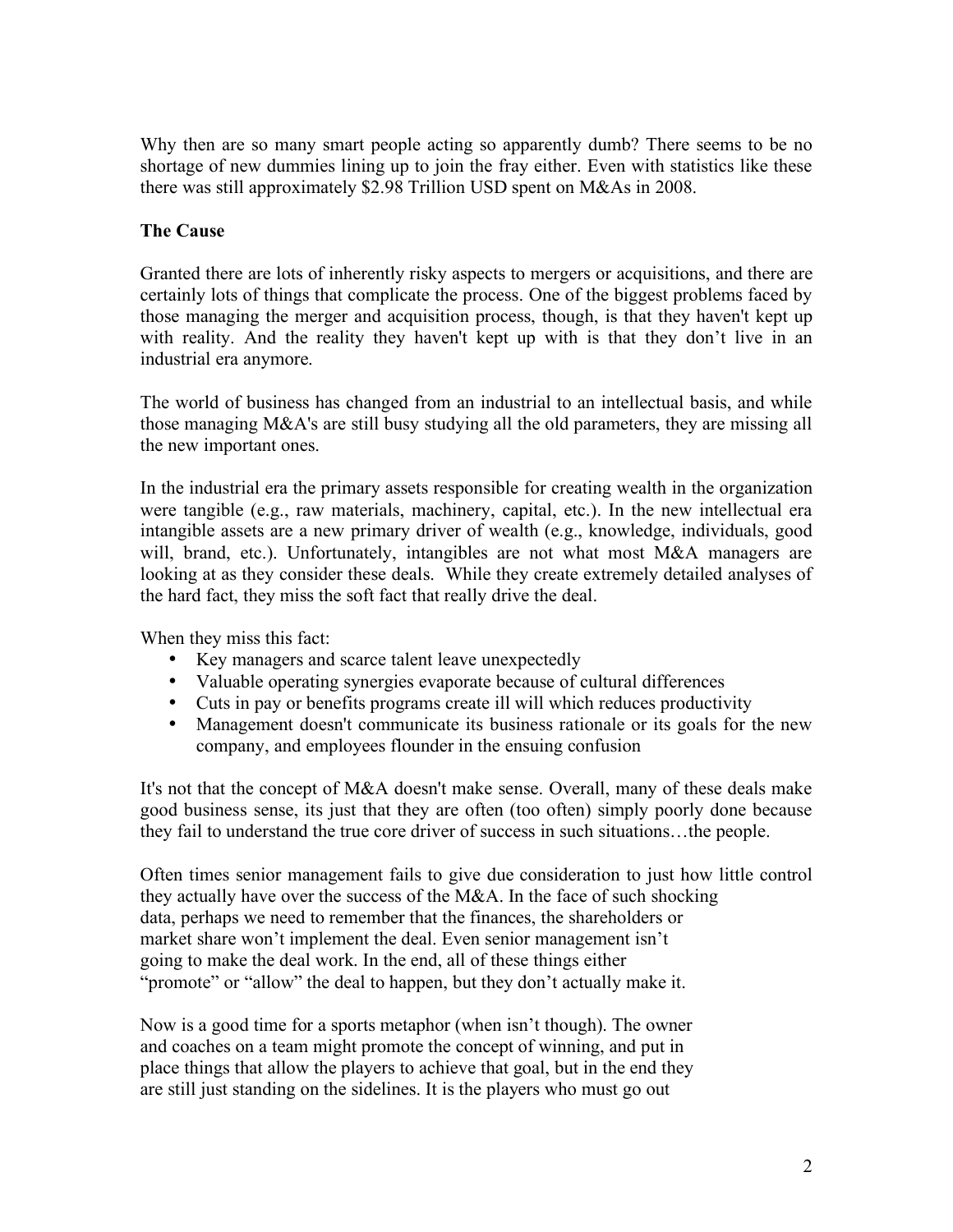and *do* what the owners and coaches would like them to do.

Corporations are no less dependent on their human capital. Unfortunately, it seems most of these corporations fail to appreciate this crucial fact. One quite successful investment banker (above the norm for the industry actually) recently recounted his firm's process for deciding on the softer issues of the deal. Basically, after spending hours crawling over the most minute detail of financial spreadsheets and inventories and no shortage of other sufficiently tangible fact sheets and data – the team would then turn to the question of the ability of the management team who would lead this venture. One by one they would go around the table and in gladiatorial style, give a thumbs up or thumbs down to signify their approval of the team's ability.

The problem is that intangibles are called just that for a reason. They are hard to measure or quantify. Thus, many managers simply end up going with gut feelings and hunches when it comes to some of these things. At best they hold lengthy discussions that do increase focus, but don't create any solid understanding.

### **The Solution**

The trick is to make the intangibles tangible, to quantify them somehow so they can be assessed and considered and cared for – just like the tangibles.

What can companies do to ensure they don't leave the human factor out of their M&A deal?

- 1. Before the merger takes place, the leaders of both organizations must plan equal amounts of attention and resources to the human capital as well as the financial capital.
- 2. Conduct a thorough SWOT (strengths, weaknesses, opportunities, and threats) analysis to discover what the cultural differences are and understand the affect of those differences.
- 3. Be truthful and more open with information than you ever have been before. When it comes to communicating in an M&A, the rule is KISS it (Keep It Streaming Stupid)
- 4. Make sure as much attention and weight is given to non-financial issues as is given to financial ones. Look very closely at intangible value like employee satisfaction, brand, knowledge, IP, etc. These are things that are not easily quantified, thus many times given only a "gut check" in the final evaluation.
- 5. Understand what might drive away key talent, what do they think, how can they be retained, motivated and performing.
- 6. There are no true mergers, only acquisitions so admit it now. In the end one side